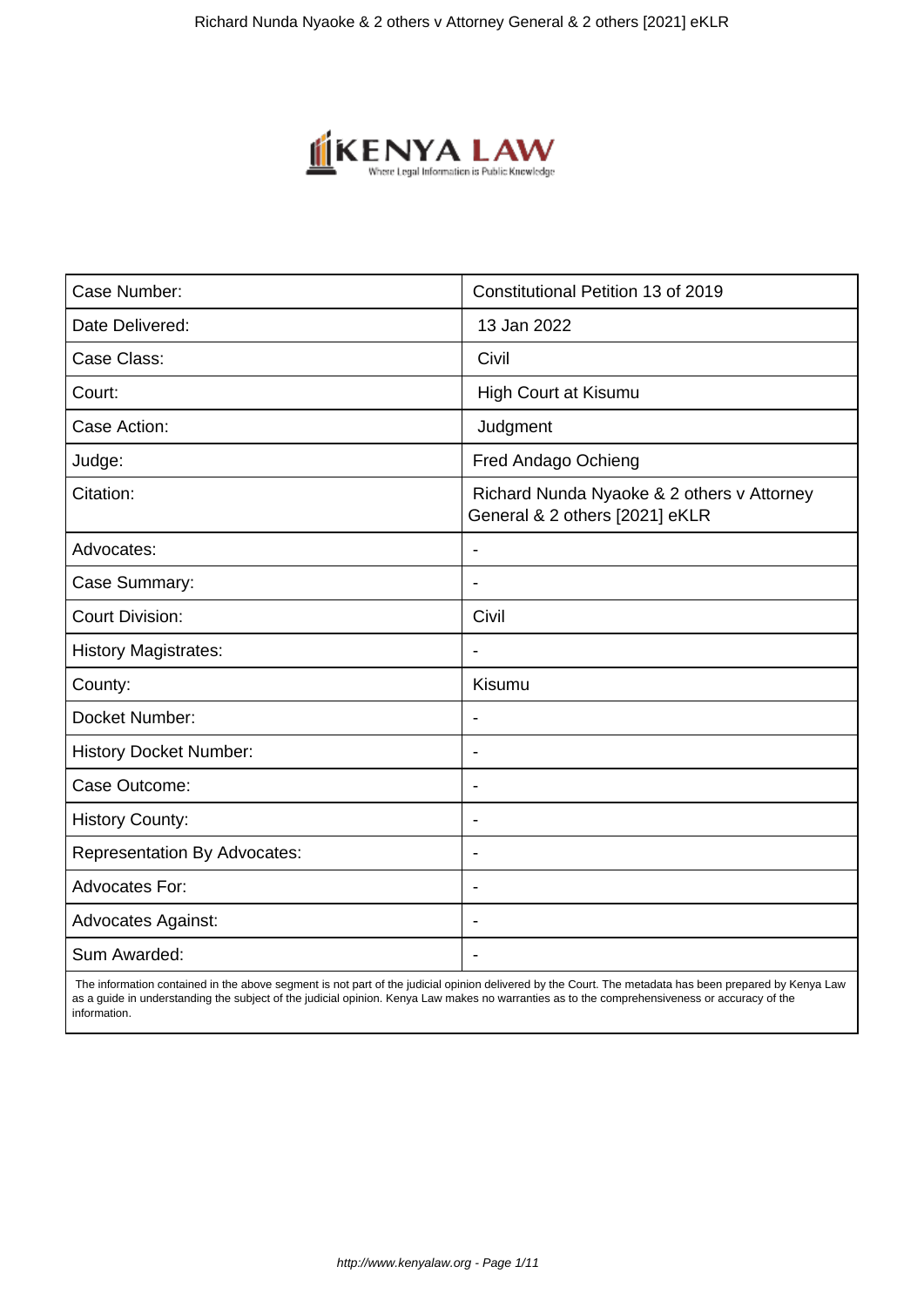#### **REPUBLIC OF KENYA**

#### **IN THE HIGH COURT OF KENYA**

# **AT KISUMU**

#### **CONST. PETITION NO. 13 OF 2019**

#### **IN THE MATTER OF ARTICLES 1, 2, 6, 10, 19, 20, 21, 22, 23,**

**24, 25, 27, 28, 48, 49, 50, 52, 159, 160, 161, 162, 258, 259**

# **AND 260 OF THE CONSTITUTION OF KENYA 2010,**

**AND SECTION 7 (1) OF SCHEDULE 6 OF**

#### **THE CONSTITUTION OF KENYA**

#### **AND**

**THE VIOLATION AND THREATENED VIOLATION OF ARTICLES**

**1, 2, 6(3), 10, 19, 20, 21, 23, 24, 25, 27, 28, 48, 49, 50(1), 159, 160, 161, 162, 165, 258,**

**259, AND 260 OF THE CONSTITUTION OF KENYA, 2010 AND SECTION 7(1) OF**

#### **THE SCHEDULE 6 OF THE CONSTITUTION OF KENYA**

**AND**

**IN THE MATTER OF SECTION 4, 11, 12 AND 13 OF THE PENAL CODE (CAP 63)**

**AND**

**IN THE MATTER OF SECTION 3(3), 4, 6, 7, 8, 14, 166 AND 167 OF THE**

**CRIMINAL PROCEDURE CODE (CAP 75) AND THE FIRST SCHEDULE THEREOF**

**AND**

**IN THE MATTER OF A DETERMINATION WHETHER THE PROCEDURAL REQUIREMENT**

**THAT A PERSON FACING A CHARGE OF MURDER CONTRARY TO SECTION 203 AS**

**READ WITH SECTION 204 OF THE PENAL CODE SHOULD UNDERGO OR BE**

**SUBJECTED TO A MENTAL ASSESSMENT BY A PSYCHIATRIST AS A BASIS IN**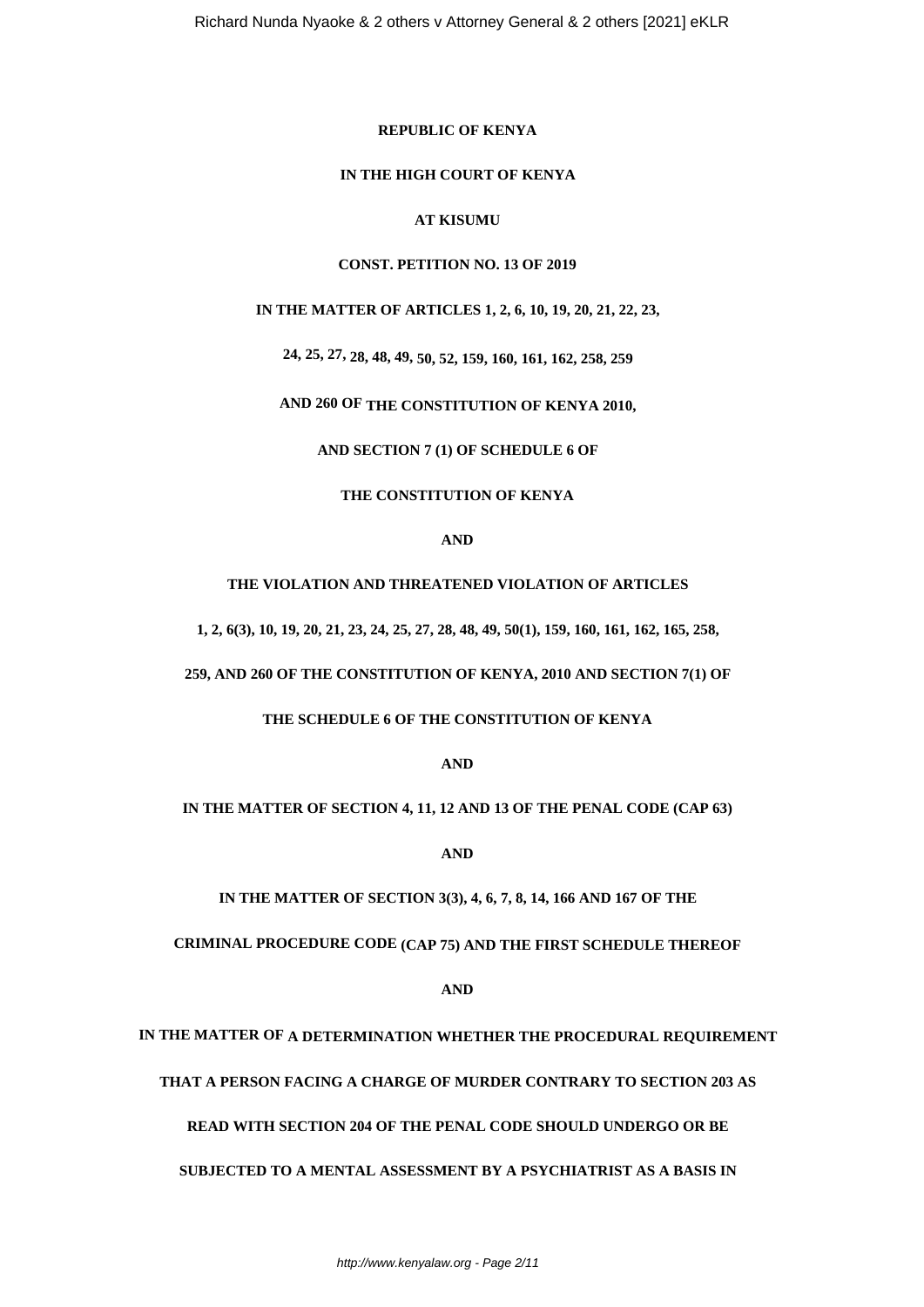# **LAW AND WHETHER THE REQUIREMENT IS CONSTITUTIONAL**

# **BETWEEN**

| <b>AND</b> |  |
|------------|--|
|            |  |
|            |  |
|            |  |

# **JUDGMENT**

The Petitioners were charged with the offence of **Murder** Contrary to **Section 203** as read with **Section 204** of the **Penal Code**.

**1.** They have pointed out that the Courts have developed a requirement that any person who is accused of the offence of Murder must undergo a mental assessment before he can be called upon to plead to the charge.

**2.** It is common ground that if an accused person is convicted for the offence of Murder, the maximum prescribed penalty is Death.

**3.** It is also common ground that there are other offences for which an accused person may be sentenced to death: those other offences include Treason and Robbery with Violence.

**4.** However, whilst the prescribed sentence for those other offences was Death, the persons accused of committing them are not required to undergo mental assessment prior to taking a plea.

**5.** Therefore, the Petitioners submitted that the impugned requirement is discriminatory against persons accused of committing Murder.

**6.** The Petitioners have asked the Court to declare the requirement to be unconstitutional, as it offends the right to equality before the law.

**7.** The Petitioner submitted that the Honourable Attorney General had refused to advise the Director of Public Prosecution on the illegality, unlawfulness and unconstitutionality of the procedure requiring persons accused of Murder, to undergo compulsory mental assessment prior to taking plea.

**8.** On his part, the **Director of Public Prosecution** is faulted for knowingly, conscientiously and actively participating in the unconstitutional procedure.

**9.** And the **Kenya Law Reform Commission** was faulted for refusing, ignoring or neglecting to originate reforms on the relevant laws so as to bring them in tandem with the provisions of the Constitution.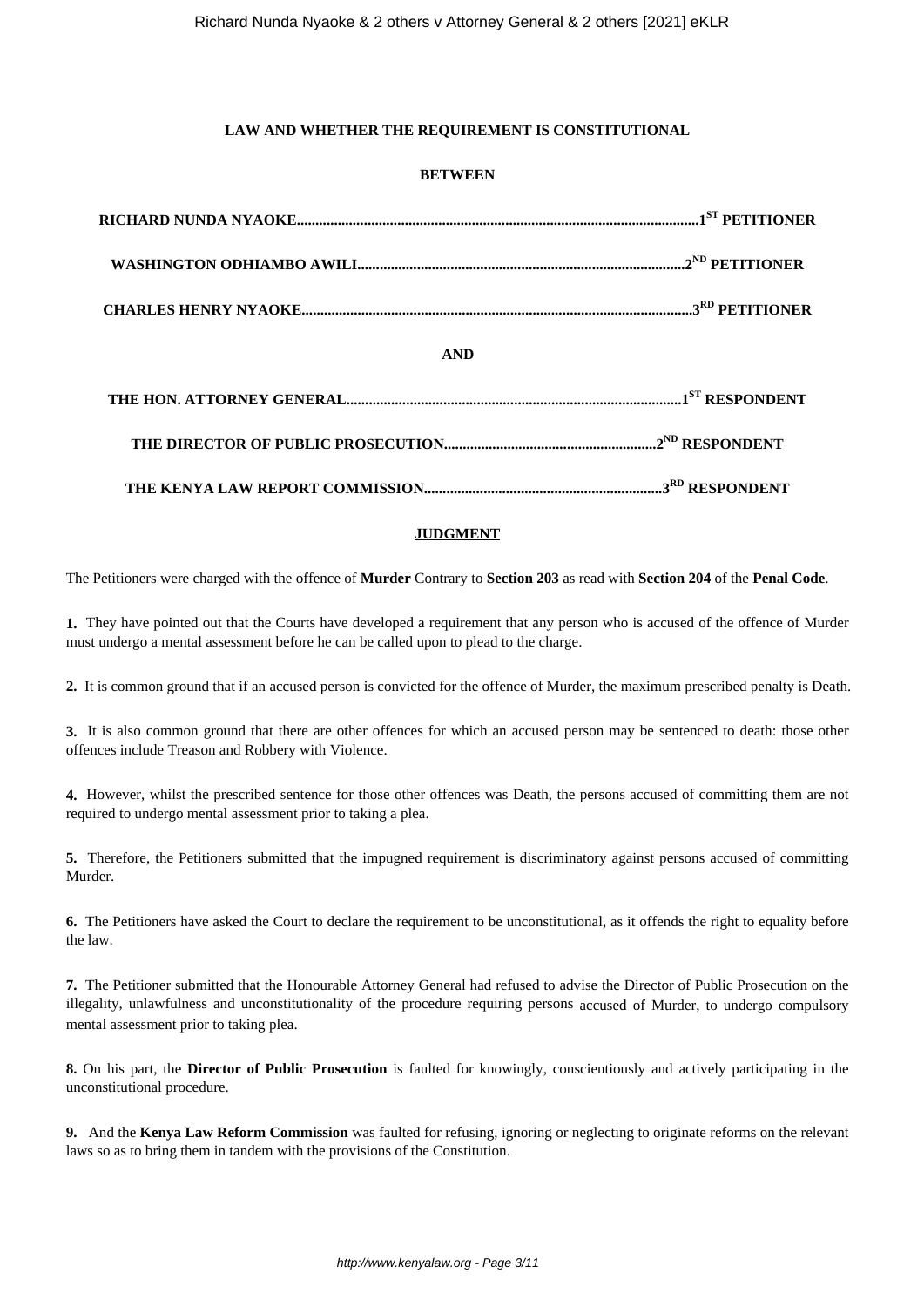**10.** The Petitioners submitted that;

*"The requirement that a person accused of murder should and must be subjected to or must undergo a mental assessment before being called upon to plead to the charge is unconstitutional given that;*

*(a) It is discriminatory against persons accused of murder.*

*(b) Dilutes the Court's impartiality.*

*The Court descends to the arena by determining the mental condition of an accused person.*

*(c) It does not presume the accused person innocent until the contrary is proved before a court of law or any other independent tribunal or body.*

*(d) It takes away the defence of insanity from the accused person even before he pleads to the charges.*

*(e) It leads to delay the taking of the plea and hence a delay in the prosecution of the case.*

*It takes away the accused's right to refuse to give self-incriminating evidence as he is forced to be a specimen for examination against his will. The court takes away the accused person's right to the defence of insanity. The court shades off its impartiality by assisting the prosecution to eliminate the possibility of the accused person putting forward the defence of insanity.*

*(f) It takes away the accused person's right to be brought before a court of law within a reasonable time on account of having not been subjected to a mental assessment.*

*(g) More often than not, the requirement that a person accused of or charged with the offence of murder is taken for mental/psychiatric assessment, results in such a person being held in custody for a longer time than necessary and for a fault that is not of his/her making and in breach of Article 49 (1) (h) of the Constitution of Kenya 2010."*

**11.** The Respondents opposed the Petition.

**12.** In determining the Petition, the Court has to answer the question about whether or not the Petitioners have made out a case to entitle them to the following reliefs:-

*"(a) A declaration be made that the Respondents jointly and severally have failed in executing their constitutional mandate, discharging their duties and or responsibilities in advising the Government and its institutions of the right to equality before and under the law.*

*(b) A declaration be made that the Respondents have not jointly and severally carried out their statutory and regulatory duties and or responsibilities in ensuring that the law, statutes, regulations and or rules relating to trial, accord all accused persons equal and similar rights in line with the Constitution and International instruments applicable in Kenya pursuant to Article 2 (6) of the Constitution.*

*(c) A declaration be made that the Respondents, jointly and severally failed to advice the Government and or its institutions on policy to ensure that the statutes are in line and accord with the Constitution and International instruments on equality under the law.*

*(d) An order directing the Respondents jointly and severally to, within a specified period, undertake their respective duties and responsibilities and advice the Government and its institutions to take such steps as are necessary for the alignment of all provisions of statutes, subsidiary legislation, regulations and rules to the Constitution and in particular as relates to compliance*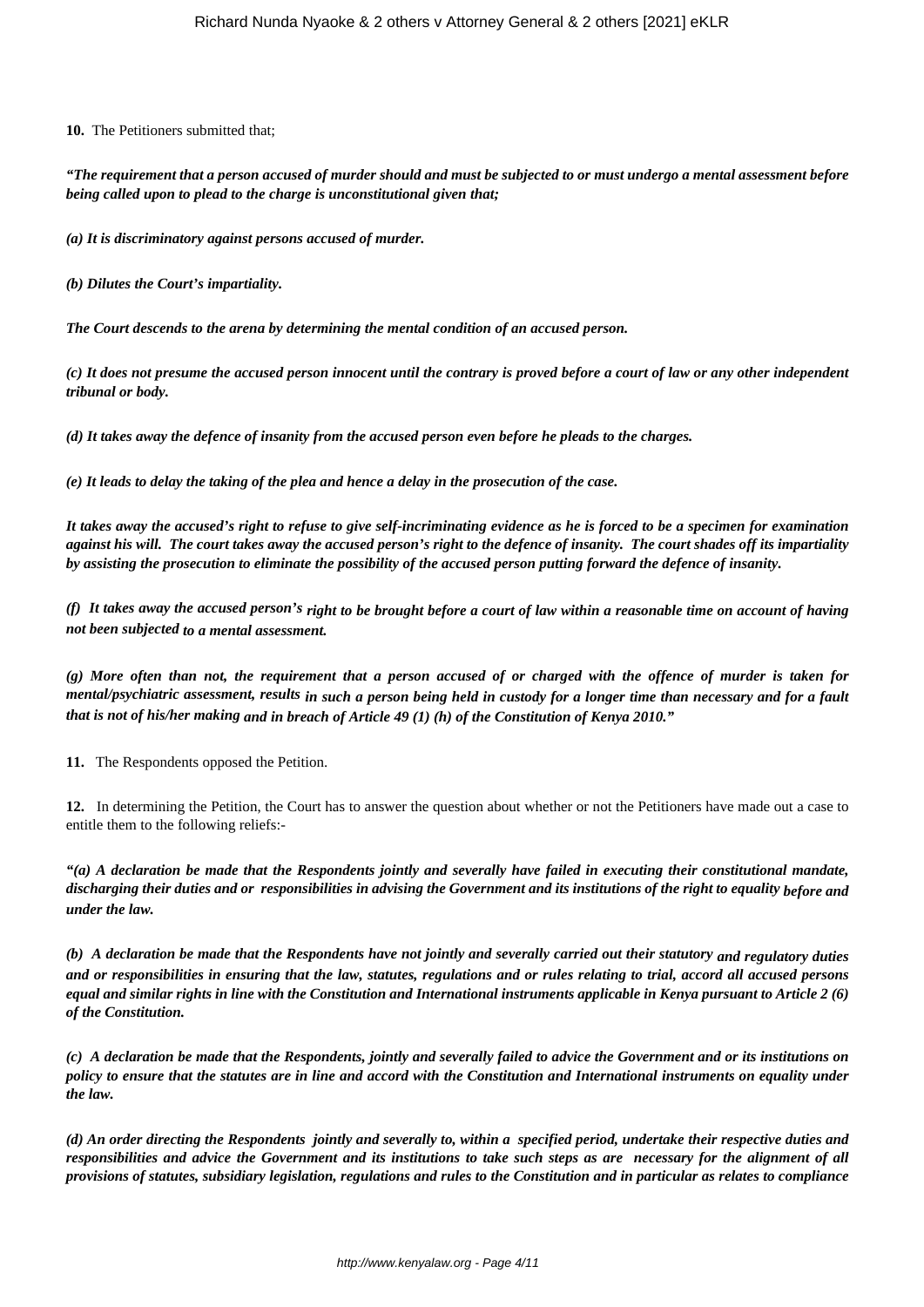*with Article 27 of the Constitution.*

*(e) A declaration that the procedural requirement that persons accused of murder contrary to Section 203 as read with Section 204 of the Penal Code (Cap 63) is discriminatory, unconstitutional and a breach of the rights of such accused persons, and that such requirement should cease, stop and should end forthwith.*

*(f) An order that persons accused of murder contrary to Section 203 as read with Section 204 of the Penal Code (Cap 63) should be called upon to plead to the charges immediately they are arraigned in court.*

*(g) Costs of this petition."*

**13.** Having carefully perused the submissions made by the Petitioners, I find that although the first 4 reliefs above were worded very broadly, the Petitioners' real issue was with

regard to the requirement that a person who is charged with the offence of Murder cannot take a plea before he or she had undergone a mental assessment, and had been found fit to take plea.

**14.** In other words, the Petitioners are not making generalized assertions concerning the failure of the Respondents to execute their constitutional mandates.

**15.** However, if the Petitioners were to urge the said broad and generalized claims, I would have told them that when a Constitutional Petition lacks precision it would most probably be incapable of enforcement.

**16.** In this instance, the Petitioners did not demonstrate the particular mandate, duty or responsibility which the Respondents had failed to discharge jointly and severally. I so hold because the Petitioners had not provided any particulars of instances when the Respondents had failed to provide advice either to the Government or to any of the institutions.

**17.** As regards the right to equality before and under the law, the Respondents hold a view which was inconsistent to that of the Petitioners. In the circumstances, it would not have been possible for the Respondents to give advice on the lines propounded by the Petitioners herein, when the Respondents hold the view that it was not discriminatory to require persons charged with the offence of Murder, to undergo mental assessment prior to taking of a plea.

**18.** I also find that the Petitioners did not demonstrate that there were some specified laws, statutes, regulations or rules relating to trial, that failed to accord all accused persons equal or similar rights in line with the Constitution.

**19.** Thirdly, the Petitioners have not shown that the Respondents failed to advise the Government or its institutions on a policy which would ensure that the statutes were in line and accord with the Constitution and with International instruments on equality under the law.

**20.** Fourth, I find that the Petitioners failed to specify the steps which were allegedly necessary to be undertaken by the Respondents, for the purposes of the alignment of all provisions of statutes, subsidiary legislation, regulations and rules to the Constitution, and in particular as they relate to compliance with **Article 27** of the **Constitution**.

**21.** Each provision of a statute, subsidiary legislation, regulation or rule, which is out of sync with the Constitution must be dealt with separately. The Petitioner would need to satisfy the Court that each such provision needed to be aligned with the Constitution, in a specified manner.

**22.** Ordinarily, if the Court was satisfied that any particular provision was unconstitutional, the Court would make a declaration to that effect.

**23.** Thereafter, the relevant organs of Government would undertake such actions as may be necessary to remedy the situation.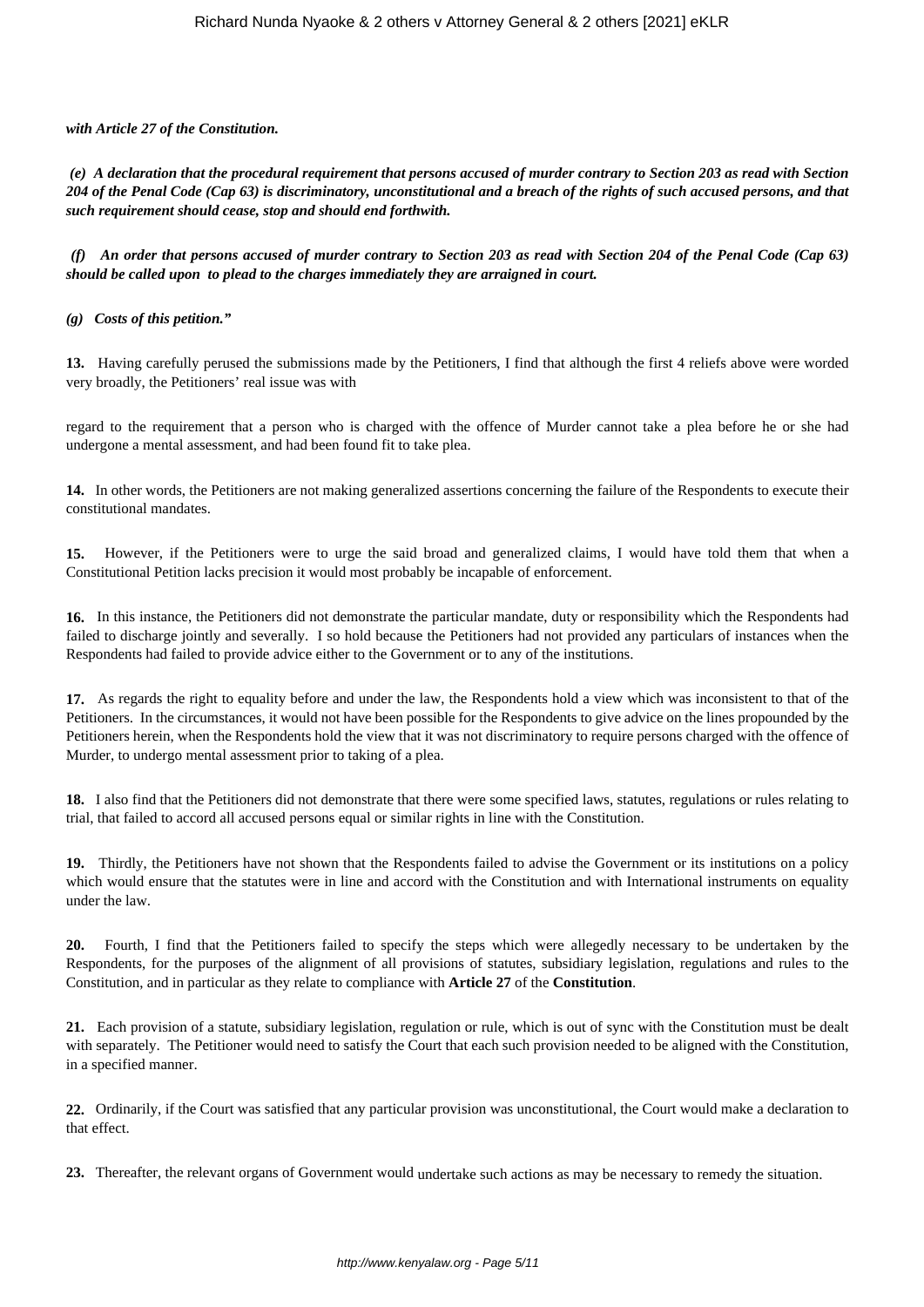**24.** It must be borne in mind that the primary task of making law or of amending the law is vested in the Legislature.

**25.** Pursuant to **Article 93** of the **Constitution**, the Parliament of Kenya shall consist of the National Assembly and the Senate.

**26.** And pursuant to **Article 94 (1)** of the **Constitution**;

# *"The legislative authority of the Republic is derived from the people and, at the national level, is vested in and exercised by Parliament."*

**27.** It is not the function of the Court to direct parliament about which law it ought to pass or the period within which such law ought to be passed.

**28.** Parliament is not an appendage to the Court. It drives its legislative authority from the people.

**29.** When exercising its authority, parliament has the responsibility to protect the Constitution and to promote the democratic governance of the Republic. Therefore, whilst the Court cannot direct parliament on the laws it ought to enact, or the period within which such enactment ought to be undertaken; the Court has the mandate to determine whether or not any law was inconsistent with the Constitution.

**30.** In my understanding, if the Court held that a law was unconstitutional, based upon the violation of procedures utilized when enacting it, the Court may allow a specified duration within which the procedural anomaly may be rectified.

**31.** The Petitioners have asked the Court to direct the Respondents to undertake their respective duties and responsibilities, and to advise the Government and its institutions, within a specified period.

**32.** The advice which the Respondents are supposed to give is that the Government and its institutions should take such steps as necessary for alignment of all provisions of statutes, subsidiary legislation, regulations and rules; to the Constitution.

**33.** There is a constitutional imperative that all laws should be aligned to the Constitution. Therefore, it does not make sense to me that the Court should be called upon to give an order to the Respondents or to any other person, so that the Respondents or such other person should give advice to the Government and its institutions.

**34.** I will now revert to the issue about the requirement for mental assessment before a person who is charged with the offence of Murder can take plea.

#### Presumption of Sanity

**35.** Pursuant to the provisions of **Section 11** of the **Penal Code**, every person is presumed to be of sound mind and to have been of sound mind at any time which comes in question, until the contrary is proved.

**36.** In effect, sanity is a rebuttable presumption.

**37.** In the circumstances, the Petitioner submitted that every person is and shall be taken to have desired the consequences of his or her actions.

**38.** But it is important to note that immediately after the legal provision which stipulates that every person is to be presumed to be of sound mind, **Section 12** of the **Penal Code** provides as follows;

*"A person is not criminally responsible for an act or omission if at the time of doing the act or making the omission he is through any disease affecting his mind incapable of understanding what he is doing or of knowing that he ought not to do the*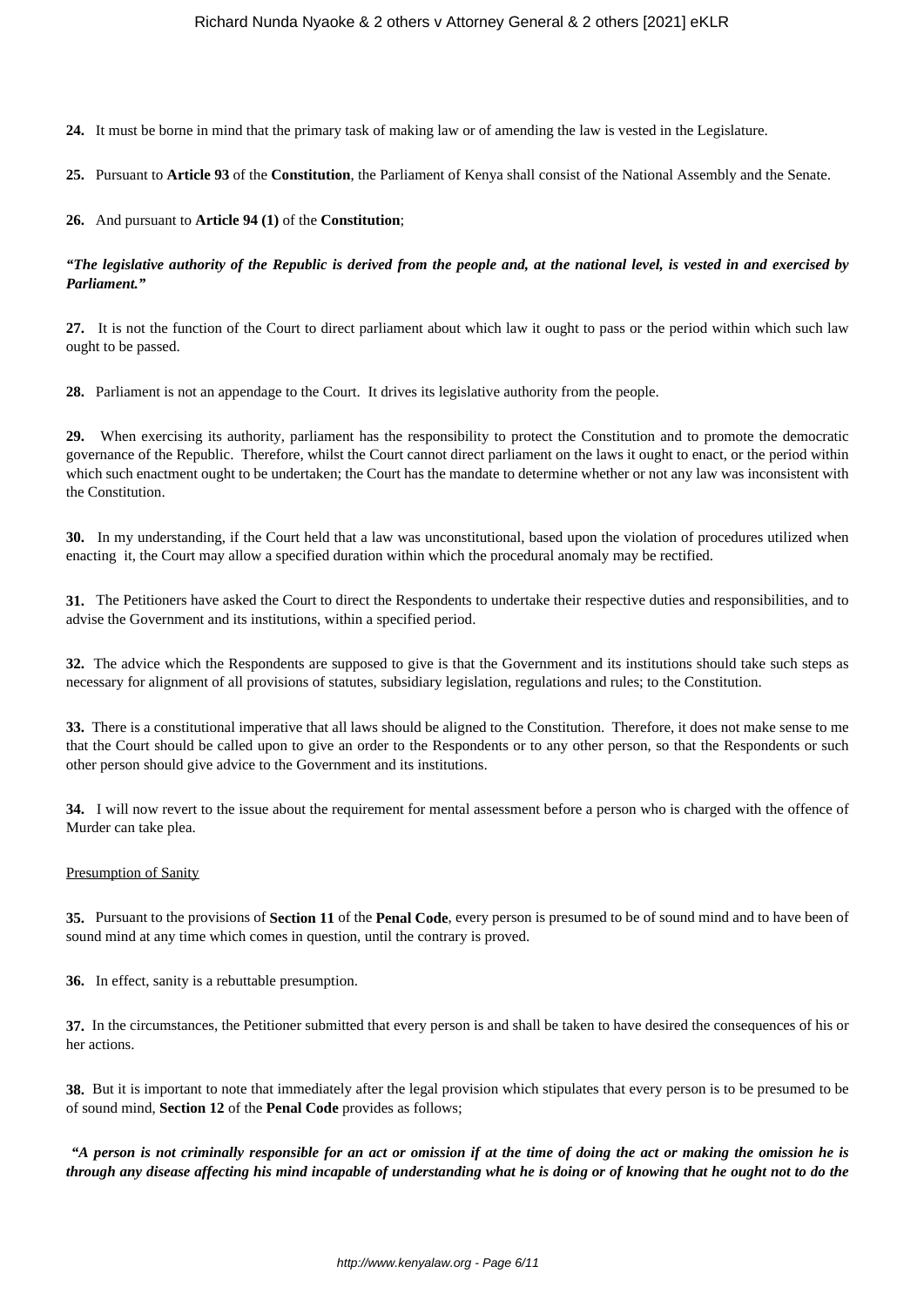*act or make the omission, but a person may be criminally responsible for an act or omission, although his mind is affected by disease, if such disease does not in fact produce upon his mind one or other of the effects above mentioned in reference to that act or omission."*

**39.** Whilst there is a legal presumption of sanity, **Section 12** of the **Penal Code** spells out the statutory defence of insanity.

**40.** The said defence exonerates an accused person from criminal responsibility if at the time he committed the offence he was suffering from any disease affecting his mind, if such disease rendered him incapable of understanding what he was doing or of knowing that he ought not to do the act or make the omission.

**41.** In my considered opinion, the ascertainment of the mental capacity of an accused person who is facing a Murder charge, does not take away the defence of insanity. I so hold because whereas the person may be fit to take a plea, at the time he was brought before the Court, it may still be possible for the said person to show that at the time he did the act or made the omission which gave rise to the charges against him, he was *"insane"*.

**42.** In the case of **REPUBLIC Vs CMW, HIGH COURT CRIMINAL CASE NO. 43 OF 2015** Lesiit J. (as she then was) noted that the accused suffered from Post-Partum Psychosis, on the day she caused the deaths of 2 children. The said illness was described by the psychiatric doctor as;

*"……... a disease of the mind which arises due to hormal imbalance, mainly estrogen.*

*The doctor testified that when it occurs, the patient may not know what is happening to them, they lack insight, ability to know they are sick and should seek help."*

In that case the accused suffered severe depression, which caused her a loss of contact with reality. It was in those circumstances that the accused had become inexplicably violent, leading to the death of 2 children.

**44.** As the learned Judge noted;

## *"The accused appeared to have recovered from her illness and was calm, collected and followed proceedings throughout the trial."*

**45.** Ultimately, the Court held that although the accused had committed actions which caused the deaths of the 2 children, she was guilty but insane.

**46.** That case clearly illustrates that even though an accused may be fit to plead, the said mental assessment does not deprive the accused of the defence of insanity.

**Discrimination** 

**47.** Pursuant to **Article 27** of the **Constitution**;

*"(1) Every person is equal before the law and has the right to equal protection and equal benefit of the law.*

*(2) Equality includes the full and equal enjoyment of all rights and fundamental rights."*

**48.** In the circumstances, it is well settled that all persons are equal before the law and they are entitled, without discrimination, to the equal protection of the law.

**49.** The Petitioners have pointed out that whilst persons charged with the offence of Murder are required to go for mental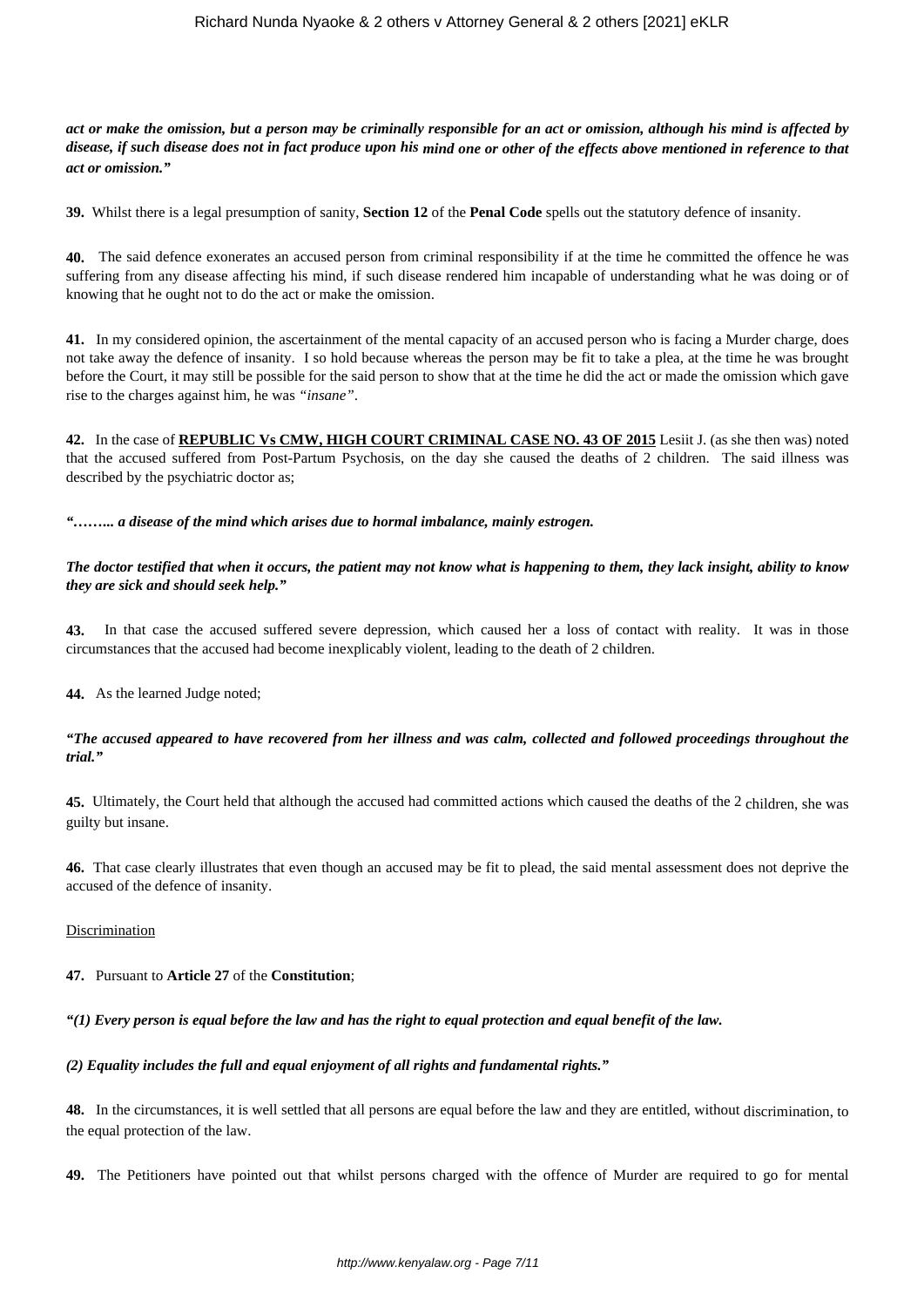assessment prior to taking plea, persons who are charged with other capital offences do not go for mental assessment.

**50.** Based upon the death penalty, which is the prescribed sentence for the capital offences, the Petitioners submitted that it was discriminatory to demand mental assessment only for those charged with the offence of Murder.

**51.** In order to appreciate the Petitioners' case, we must first understand the meaning of the word *"Discrimination"*.

# **52. Black's Law Dictionary, 8th Edition** defines

*"discrimination"* as follows;

*"The effect of a law or established practice that confers privileges on a certain class because of race, age, sex, nationality, religion or handicap or differential treatment especially a failure to treat all persons equally when no reasonable distinction can be found between those favoured and those not favoured."*

**53.** Nyamu J. (as he then was) had occasion to define the word discrimination in **NYARANGI & 3 OTHERS Vs** 

#### **ATTORNEY GENRAL [2008] KLR 688**. The learned Judge expressed himself thus;

*"The law does not prohibit discrimination but rather unfair discrimination. The said handbook defines unfair discrimination as treating people differently in a way which impairs their fundamental dignity as human beings, who are inherently equal in dignity."*

**54.** He went on to further state that;

*"The principle of equality and non- discrimination does not mean that all distinctions between people are illegal. Distinctions are legitimate and hence lawful provided they satisfy the following:-*

*(i) Pursue a legitimate aim such as affirmative action to deal with factual inequalities; and*

*(ii) Are reasonable in the light of their legitimate aim."*

**55.** In this case, the basis for the differential treatment is the nature of the offence.

**56.** Whilst the sentence prescribed for capital offences is the same; namely the death penalty; the nature of the offences are not the same.

**57.** If the persons charged with offences whose ingredients were the same, were accorded differential treatment, that would constitute an unjustifiable differentiation; hence it would amount to unfair discrimination.

**58.** In my considered opinion, the similarity in the sentence prescribed for 5 different kinds of capital offences, does not render the persons charged with such offences to be of one defined class of accused persons.

**59.** However, that does not deviate from the acknowledgement that all persons are entitled to fairness and equality before the law. Nonetheless it is well settled that equality cannot be confused with uniformity. That is why, for example, under **Article 27 (6)** of the Constitution, the State is clothed with authority to take legislative and other measures, including affirmative action programmes and policies which are designed to redress any disadvantage suffered by individuals or groups because of past discrimination.

**60.** The very essence of affirmative action programmes is inequality, as such programmes give more to the hitherto disadvantaged individuals or groups.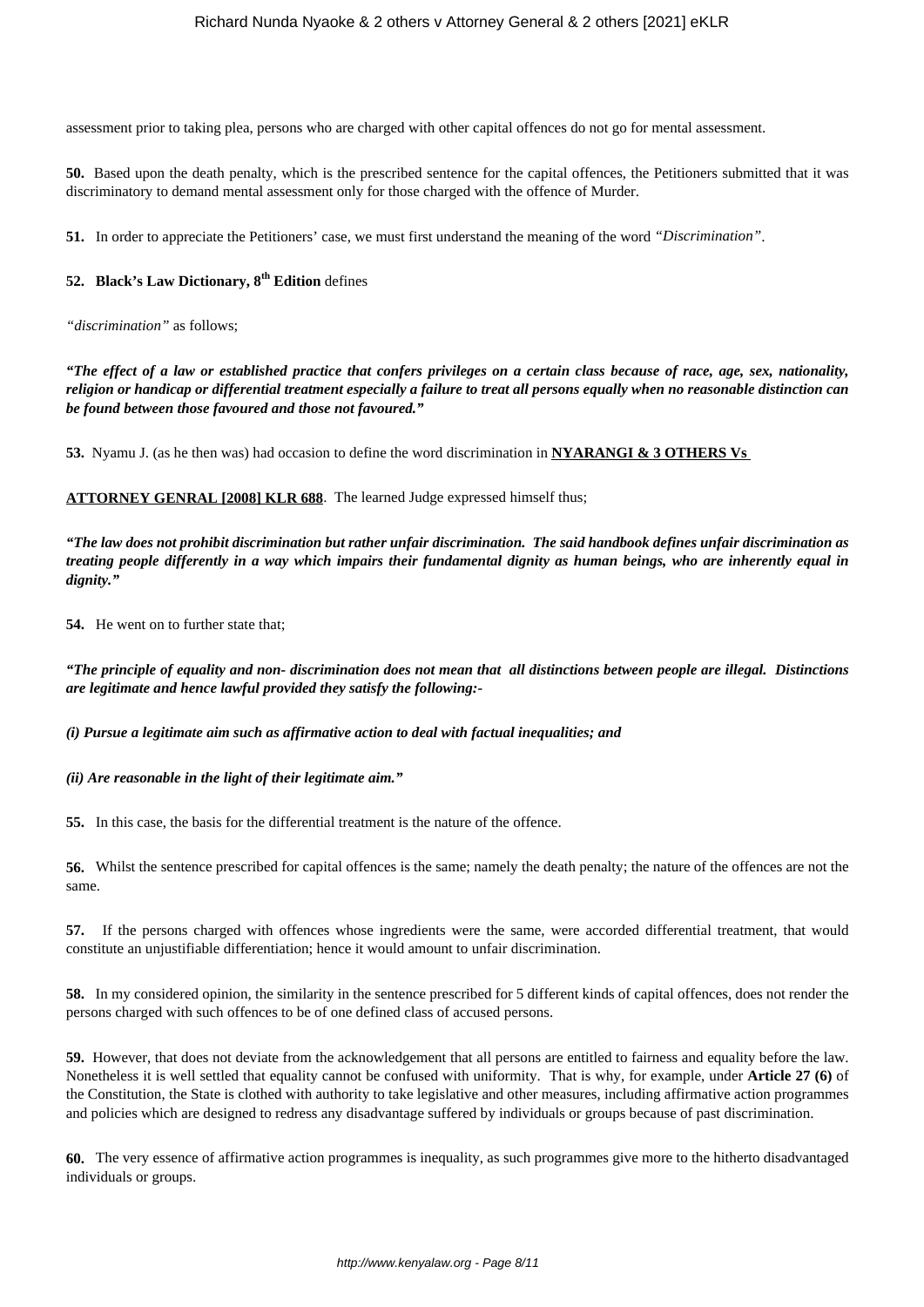**61.** Affirmative action acknowledges that uniformity would be an enemy of equality; and it is therefore embraced as a means of uplifting those who had been disadvantaged, so that their dignity can be at par with other persons.

**62.** If affirmative action was not applied in circumstances where it was necessary, that may be deemed discriminatory.

# **63.** In **JACQUELINE OKEYO MANANI & 5 OTHERS Vs**

## **ATTORNEY GENERAL & ANOTHER, PETITION NO. 36 OF 2018**, Mwita J. held as follows;

*"29. The Constitution advocates for non-discrimination a fundamental right which guarantees that people in equal circumstances be treated or dealt with equally both in law and practice, without unreasonable distinction or differentiation.*

*It must however be borne in mind that it is not every distinction or differentiation in treatment that amounts to discrimination.*

*Discrimination …... will be deemed to arise where equal classes of people are subjected to different treatment, with objective or reasonable justification or proportionality between the aim sought and the means employed to achieve that aim."*

**64.** In my considered opinion, the reason why an accused person who is charged with the offence of Murder ought to undergo mental assessment prior to taking a plea is that from the outset, the prosecution provides the Court with information concerning the mental status of the accused. If the accused is unfit to take plea, the Court would make an informed decision about how the proceedings would be conducted.

**65.** It is all very well to presume that every accused person was sane, but the reality might be different.

**66.** The Court is ordinarily presided over by a Judge or Magistrate; whose professional qualification is on matters of law. Therefore, the Court would most probably have no professional qualification to ascertain the mental status of the accused. The proceedings would go ahead, on the presumption that the person on trial was sane.

**67.** In the event that it later transpired that the accused did not even understand the charge, due to a disease of the mind, it is conceivable that his right to a fair hearing would have been violated. I so hold because pursuant to **Article 50 (2) (b)** of the **Constitution**,

*"Every accused person has the right to a fair trial, which includes the right –*

*(a) to be presumed innocent until the contrary is proved;*

*(b) to be informed of the charge, with sufficient detail to answer to it. ……………………"*

**68.** If an accused person was suffering from a disease of the mind, he might be unable to understand the charge or to follow the proceedings.

**69.** And whereas all accused persons have the same right, why was it only those charged with the offence of Murder who are subjected to mental assessment, prior to taking plea"

**70.** As the Respondents have pointed out, it is the offence of Murder that has as one of its ingredients, proof of malice aforethought.

**71.** None of the other capital offences has the requirement that the prosecution must prove malice aforethought.

**72.** Therefore, the offence of Murder is unique, in that respect. In the circumstances, when it is only in respect of persons accused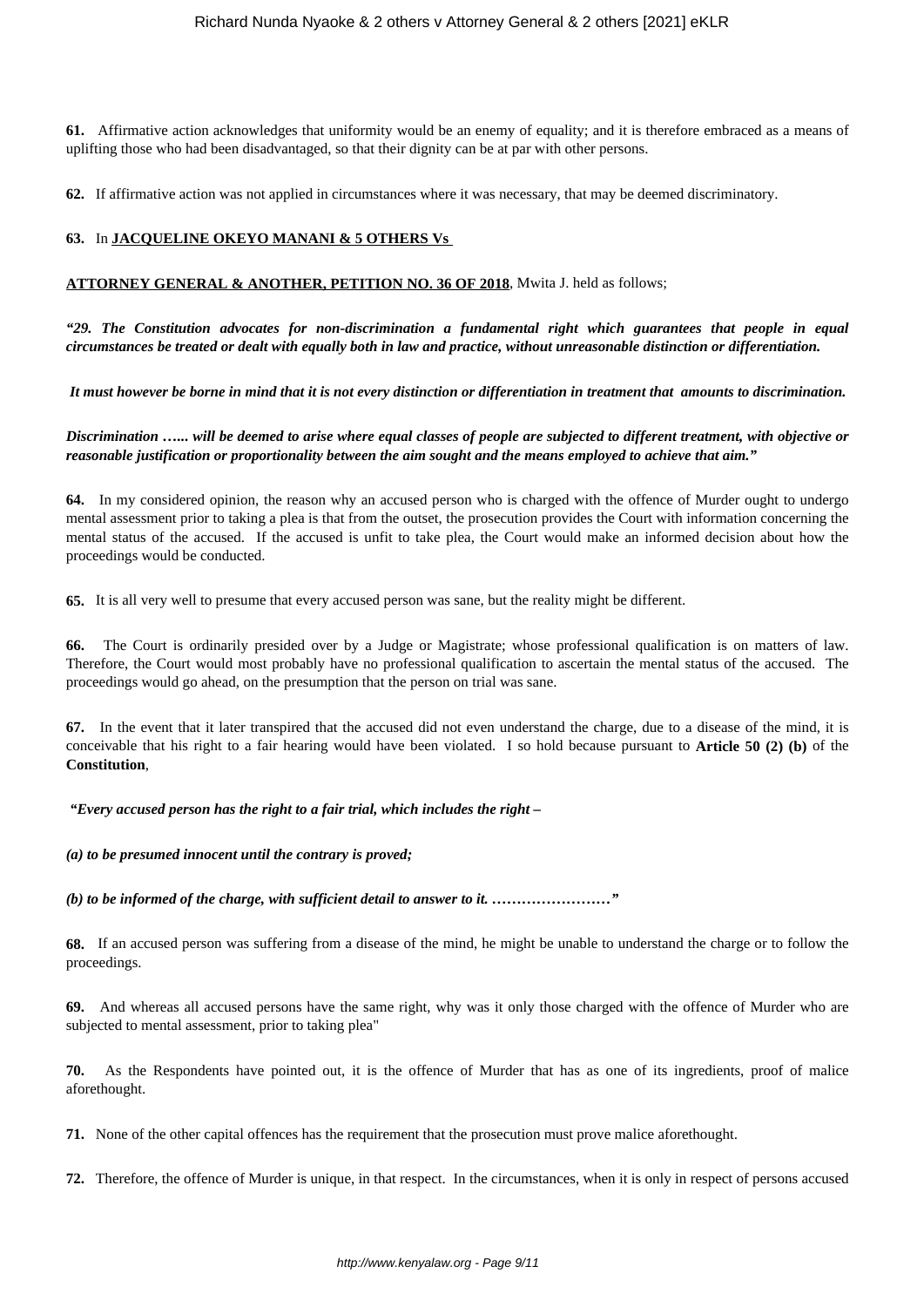## Richard Nunda Nyaoke & 2 others v Attorney General & 2 others [2021] eKLR

of Murder, that there is a requirement of mental assessment prior to the taking of a plea; I find that the said requirement is not discriminatory. It is simply a requirement in respect of a person facing a charge for an offence which has a unique ingredient; Malice aforethought.

**73.** In the result, I declare that the said requirement is not unconstitutional.

**74.** However, in real terms the process does lead to delays in many instances, especially because there is a very small number of medical professionals available in Kenya, who carry out the exercise of mental assessment.

**75.** The said delays are most regrettable, and must be addressed by the relevant Government organs.

**76.** But the delays, of themselves, cannot render the requirement unconstitutional.

**77.** One more thing requires my attention: Self-incrimination.

**78.** The Petitioners submitted that they were being forced to give self-incriminating evidence, when they are compelled to undergo mental assessment.

**79.** Pursuant to **Article 50 (2) (L)** of the Constitution, every accused person has the right to refuse to give self- incriminating evidence.

**80.** Therefore, an accused person cannot be compelled to give self-incriminating evidence.

**81.** In my understanding, the mental assessment is conducted prior to the taking of plea. The results are made available to the Court, the prosecution and the defence, before the commencement of the trial.

**82.** In a strict sense, therefore, the results of the mental assessment are not adduced in evidence, to advance the case for the prosecution. It is information which enables the Court to become aware about whether or not the accused was fit to take plea.

**83.** However, should an accused person hold the view that the report on his mental assessment would be tantamount to selfincriminating evidence, I find that he would be entitled to inform the Court about that position.

**84.** I take the position that when the accused expressly declines to undergo mental assessment, the Court would have to make a decision about whether or not to proceed with the trial on the basis of the legal presumption of sanity.

**85.** It must always be borne in mind that an accused person may not even be aware that he had a disease of the mind, which made him unable to know that what he was doing or that what he was doing was wrong.

**86.** Although it would be a very difficult decision, the Court would have to make it, when an accused person adamantly rejected the requirement of mental assessment prior to the taking of a plea, in a case in which the accused was facing a charge of Murder.

**87.** I venture to suggest that the person who refused to

undergo mental assessment should give his reasons, and the same should be recorded by the Court. I suggest that one of the questions that the accused should answer is whether or not he considers himself to be sane and fit to stand trial.

**88.** In the final analysis, the Petition fails, and it is dismissed.

**89.** As regards costs, I order that each party should meet his or her own costs, as this was a public-interest litigation.